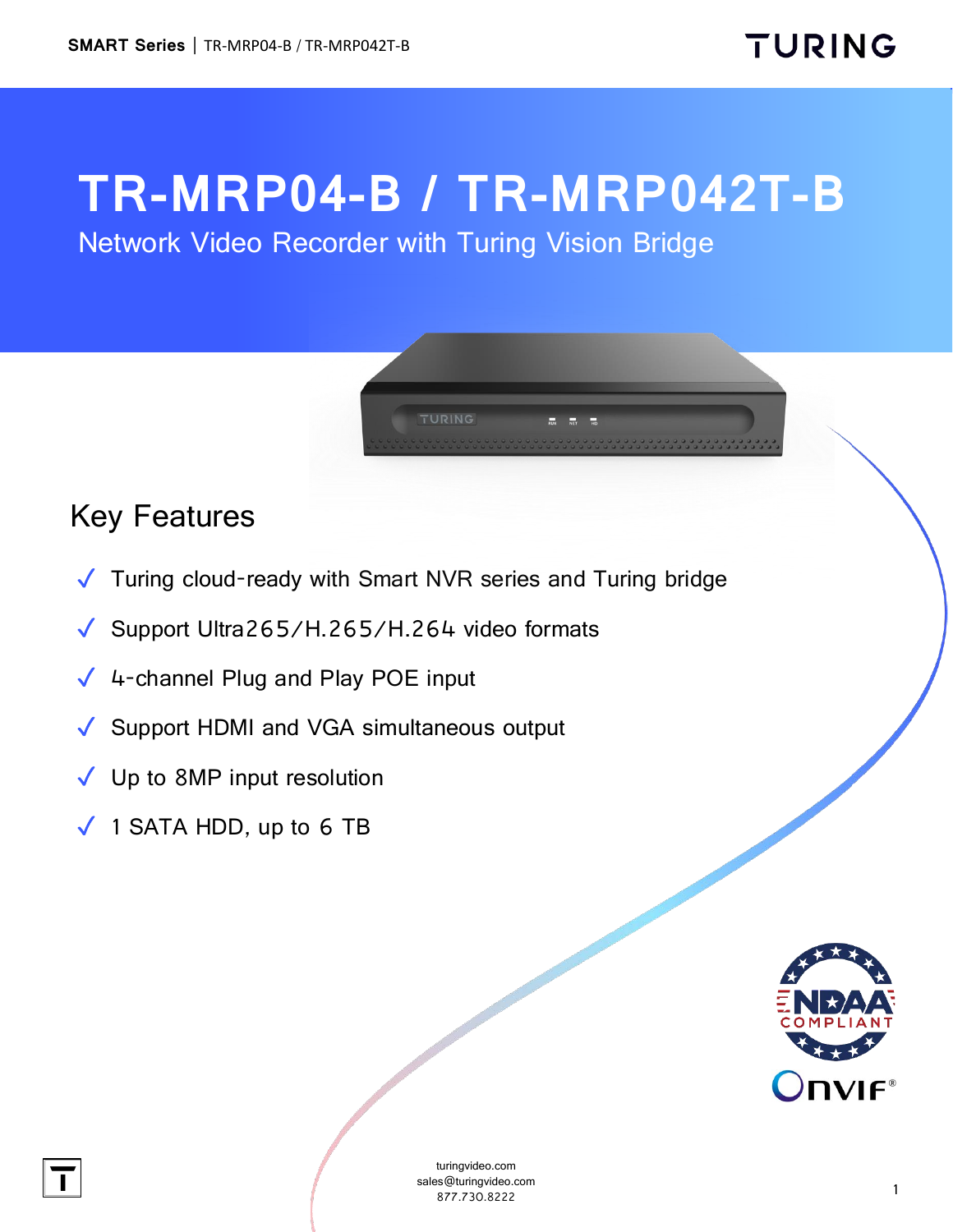## SPECIFICATIONS

| <b>Network</b>               |                                                                                                                  | <b>Hard Disk</b>                                          |                                                                                                                                  |
|------------------------------|------------------------------------------------------------------------------------------------------------------|-----------------------------------------------------------|----------------------------------------------------------------------------------------------------------------------------------|
| Incoming<br><b>Bandwidth</b> | 80Mbps                                                                                                           | <b>SATA</b>                                               | 1 SATA interface                                                                                                                 |
| Outgoing<br>Bandwidth        | 64Mbps                                                                                                           | Capacity                                                  | 6 TB                                                                                                                             |
| <b>Remote Users</b>          | 128                                                                                                              | <b>Bundled HDD</b>                                        | TR-MRPO4-B: None                                                                                                                 |
| Protocols                    | P2P, UPnP, NTP, DHCP, PPPoE                                                                                      |                                                           | TR-MRPO42T-B: 2TB                                                                                                                |
| <b>VIDEO/AUDIO</b>           |                                                                                                                  | <b>External Interface</b>                                 |                                                                                                                                  |
| IP Video Input               | $4$ -ch                                                                                                          | <b>NETWORK</b><br><b>INTERFACE</b>                        | 1 RJ45 10M/100M self-adaptive Ethernet<br>Interface                                                                              |
| Two-way Audio<br>Input       | 1-ch, RCA                                                                                                        | <b>USB</b> Interface                                      | Rear panel: 1 x USB2.0, 1 x USB3.0                                                                                               |
| HDMI/VGA<br>Output           | HDMI:<br>1920x1080p/60Hz, 1920x1080p/50Hz,                                                                       | <b>PoE</b>                                                |                                                                                                                                  |
|                              | 1600x1200/60Hz, 1280x1024/60Hz,<br>1280x720/60Hz, 1024x768/<br>60Hz<br>VGA:<br>1920x1080p/60Hz, 1920x1080p/50Hz, | Interface                                                 | 4 RJ-45 10M/100M self-adaptive Ethernet<br>Interface                                                                             |
|                              |                                                                                                                  | Max Power                                                 | Max 30W for single port<br>Max 54W total                                                                                         |
|                              |                                                                                                                  | <b>Supported Standard</b>                                 | IEEE 802.3af/at                                                                                                                  |
|                              | 1600x1200/60Hz, 1280x1024/60Hz,<br>1280x720/60Hz, 1024x768/60Hz                                                  | <b>GENERAL</b>                                            |                                                                                                                                  |
| Recording<br>Resolution      | 4K/5MP/4MP/3MP/1080p/960p/720p/<br>D1/2CIF/CIF                                                                   | Power Supply                                              | 48V DC<br>Power Consumption: ≤9 W (without HDD)                                                                                  |
| <b>Audio Output</b>          | 1-ch, RCA                                                                                                        | <b>Working Environment</b>                                | $-10^{\circ}$ C $\sim$ + 55 $^{\circ}$ C (+14 $^{\circ}$ F $\sim$ +131 $^{\circ}$ F), Humidity $\leq$<br>90% RH (non-condensing) |
| Synchronous<br>Playback      | $8$ -ch                                                                                                          | <b>DIMENSIONS</b>                                         | 260mm × 240mm × 47mm $(10.2" \times 9.4" \times 1.9)$                                                                            |
| Corridor Mode<br>Screen      | 3/4/5/7/9                                                                                                        |                                                           | ")                                                                                                                               |
| <b>Decoding</b>              |                                                                                                                  | <b>NET WEIGHT</b>                                         | 1kg (2.20 lb)                                                                                                                    |
| Decoding Format              | Ultra 265, H.265, H.264                                                                                          | <b>COMPATIBILITY</b>                                      |                                                                                                                                  |
| Live View<br>Playback        | 4K/5MP/4MP/3MP/1080p/960p/720p/D1/2CIF                                                                           | <b>ONVIF</b>                                              | Profiles S/G/T                                                                                                                   |
|                              | /CIF                                                                                                             | Recommended Turing<br><b>SMART Series Only</b><br>Cameras |                                                                                                                                  |
| Capability                   | 2 x 4k@30, 3 x 5MP@30, 4 x 4MP@30                                                                                |                                                           |                                                                                                                                  |